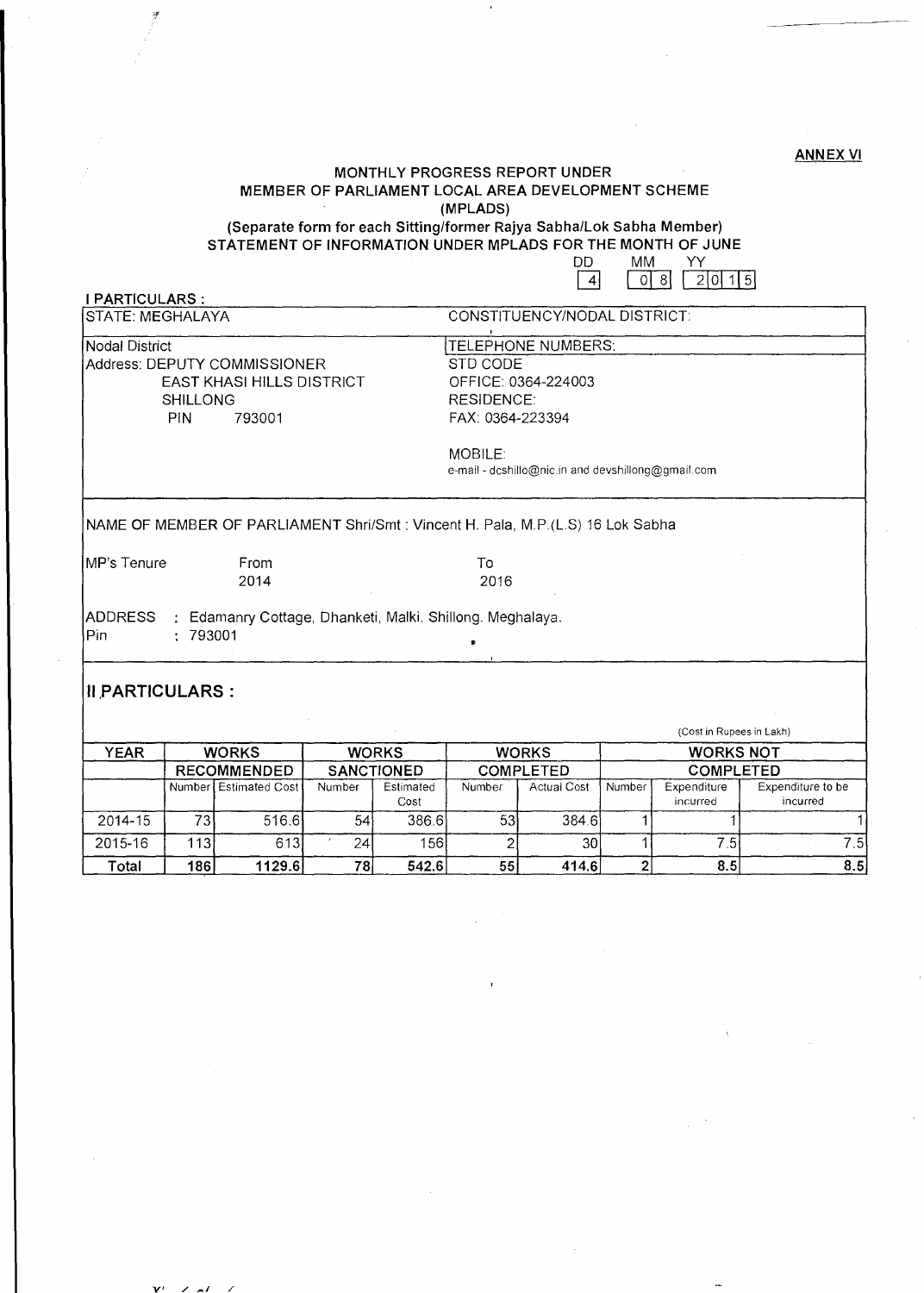# Ji. **FUNDS RECEIVED AND UTILIZED**

|                                          | (Rs. In Lakh)                                               |                                                          |                 |              |         |                       |        |                |  |
|------------------------------------------|-------------------------------------------------------------|----------------------------------------------------------|-----------------|--------------|---------|-----------------------|--------|----------------|--|
| <b>/EAR</b>                              | <b>FUNDS</b>                                                | <b>INTEREST</b>                                          | <b>FUNDS</b>    | <b>TOTAL</b> |         | <b>FUNDS UTILISED</b> |        | <b>BALANCE</b> |  |
|                                          | <b>RECEIVED</b>                                             | <b>ACCRUED</b>                                           | <b>RECEIVED</b> | <b>FUNDS</b> | SC & ST | Other                 | Total  | <b>FUNDS</b>   |  |
|                                          | <b>FROM GOI</b>                                             |                                                          | ON              |              | area    |                       |        |                |  |
|                                          |                                                             |                                                          | DISTRIBUTION    |              |         |                       |        |                |  |
| 2014-2015                                | 250                                                         | 12.64                                                    |                 | 262.64       | 385.6   | 0                     | 385.6  | $-122.96$      |  |
| 2015-2016                                | $\Omega$                                                    |                                                          |                 |              | 27.5    | 10                    | 37.5   | $-37.5$        |  |
| <b>TOTAL</b>                             | 250                                                         | 12.64                                                    | $\mathbf{0}$    | 262.64       | 413.1   | 10 <sup>1</sup>       | 423.10 | $-160.46$      |  |
| $\underline{\underline{(a)}}$            |                                                             | Funds received from the Government of India              |                 |              |         |                       |        | 250            |  |
| (b)                                      |                                                             | Amount of interest accrued on the funds                  |                 |              |         |                       |        | 12.64          |  |
| $\overline{c}$                           | Funds received on distribution                              |                                                          |                 |              |         |                       |        | 174.39         |  |
| $\overline{\text{a}}$                    | TOTAL (a+b+c)                                               |                                                          |                 |              |         | 437.03                |        |                |  |
| $\overline{e}$                           | Total cost of works sanctioned                              |                                                          |                 |              |         |                       |        | 542.6          |  |
| (f)                                      |                                                             | Total Unsanctioned Balance available with the            |                 |              |         |                       |        |                |  |
|                                          | Constituency (d - e)                                        |                                                          |                 |              |         |                       |        | $-105.57$      |  |
| $\underline{\underline{\left(0\right)}}$ |                                                             | Actual Expenditure incurred by the implementing Agencies |                 |              |         |                       |        | 423.1          |  |
| (g1)                                     | Amount transerred to other MP's through distribution        |                                                          |                 |              |         |                       |        |                |  |
| g2                                       | 423.1<br>Actual fund utilized $(g + g1)$                    |                                                          |                 |              |         |                       |        |                |  |
| h)                                       | Total funds available with the Constituency (d-g2)<br>13.93 |                                                          |                 |              |         |                       |        |                |  |
|                                          | Funds required to completes the sanctioned works            |                                                          |                 |              |         |                       |        |                |  |
|                                          |                                                             | Savings for Distribution to Successor MPs                |                 |              |         |                       |        |                |  |
| K)                                       |                                                             | Number of works inspected by District Authority          |                 |              |         |                       |        |                |  |
|                                          |                                                             |                                                          |                 |              |         |                       |        |                |  |
|                                          | During the month<br>(a)                                     |                                                          |                 |              |         |                       | 40     |                |  |
|                                          | Cumulative<br>75%<br>(b)                                    |                                                          |                 |              |         |                       |        |                |  |

------ .//'